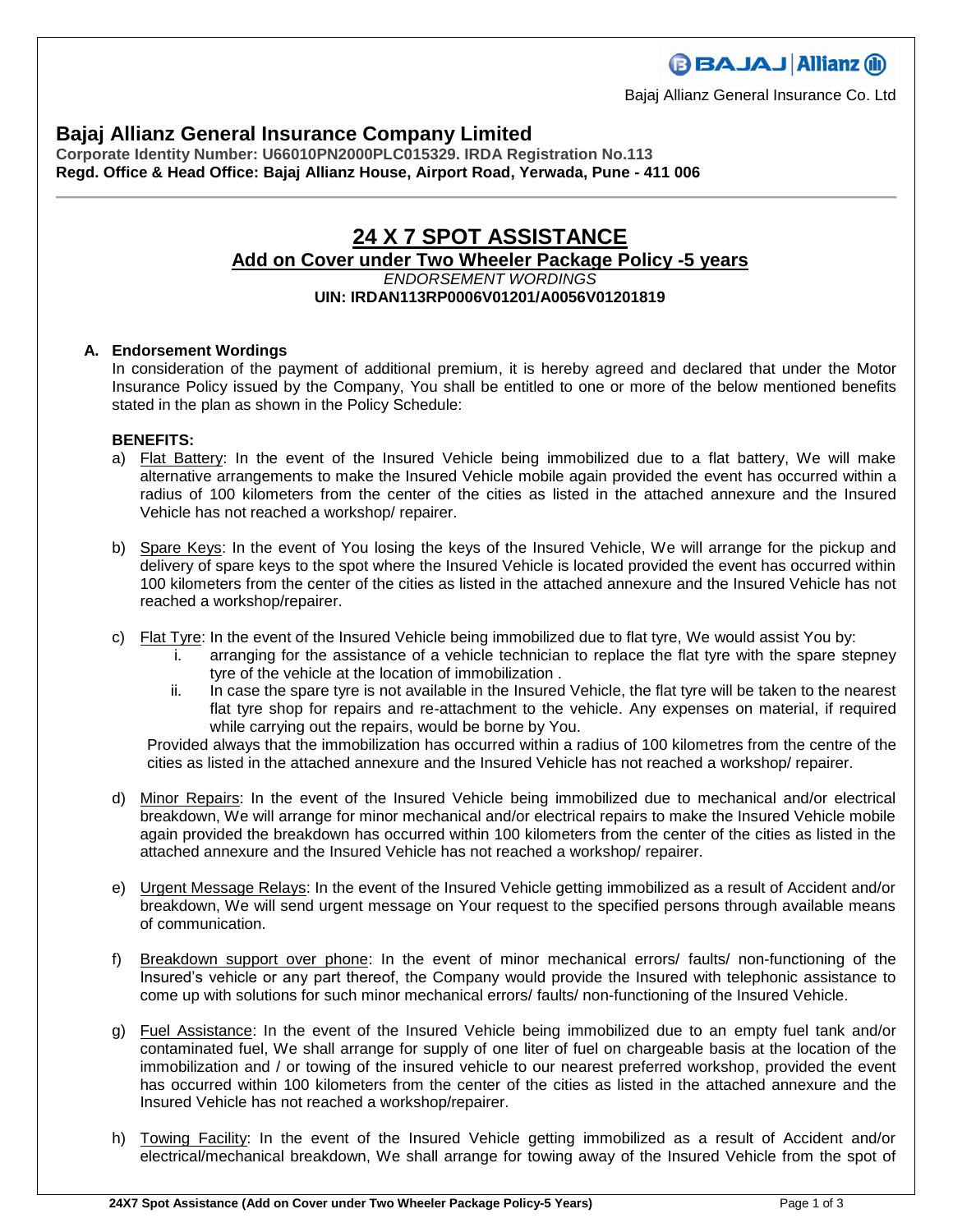# **BBAJAJ Allianz (ii)**

Bajaj Allianz General Insurance Co. Ltd

immobilization to our nearest preferred workshop/ repairer provided the Accident and/or electrical/mechanical breakdown has occurred within 100 kilometers from the center of the cities as listed in the attached annexure and the Insured Vehicle has not reached a workshop/repairer.

i) Taxi Benefits: In the event of the Insured Vehicle meeting with an Accident and/or electrical/mechanical breakdown, We will arrange for a free travel of the occupants of the Insured Vehicle to a single destination within a vicinity of 40 kilometers from the spot of immobilization through a taxi or any other transportation service provided the event has occurred within 100 kilometers from the center of the cities as listed in the attached annexure and the Insured Vehicle has to be towed away to a workshop/ repairer.

The expenses for travel beyond 40 kilometers shall be borne by You.

In the unlikely event of We being unable to arrange for this service, We may request You to arrange for a taxi to transfer the occupants of the Insured Vehicle on Your own and submit the bills for a pre-communicated amount agreed by Us and to be reimbursed by Us.

j) Accommodation Benefits: In the event of the Insured Vehicle meeting with an Accident and or electrical/mechanical breakdown, We will provide the occupants of the Insured Vehicle with a hotel accommodation for one day provided the event has occurred beyond 100 kilometers from the center point of the city of Your residence but within 100 kilometers from the center of the cities as listed in the attached annexure and the time to repair the Insured Vehicle will exceed 12 hours from the time of reporting the incident.

In the unlikely event of We being unable to arrange for this service, We may request You to arrange for a hotel accommodation for the occupants of the Insured Vehicle on Your own and submit the bills for a precommunicated amount agreed by Us and to be reimbursed by Us.

k) Legal Advice: In the event of the Insured Vehicle meeting with an Accident, You shall be entitled for a free legal advice from a legal advisor over the phone for a maximum duration of 30 minutes per Policy Year. Subsequent to the expiry of the specified period of 30 minutes per Policy Year, You may continue with the same legal advisor on direct payment basis.

#### **B. Conditions**

1. The benefits under '24x7 Spot Assistance' can be utilized for a maximum of 4 times per year of the policy except for following:

- i. Fuel Assistance which shall be limited to 2 times per year of the policy and One litre per event.
- ii. Taxi Benefits- which shall be limited to 2 times per year of the policy and Rs. 1500 per event
- iii. Accommodation Benefits which shall be provided only for 1 day only once during a year of the policy and up to a maximum of Rs. 3000 per day.
- iv. Legal Advice which shall be provided only once during a year of the policy for a maximum of 30 minutes duration.

#### **C. Exclusions**

We will not be liable to indemnify You for the following events:

- 1. Where the Insured Vehicle can be safely transferred on its own power to nearest dealer/workshop
- 2. Any Accident, loss, damage and/or liability caused, sustained or incurred whilst the Insured Vehicle is being used otherwise than in accordance with the limitations as to use.
- 3. Any liability of whatsoever nature directly or indirectly caused by or contributed to by or arising from ionising radiations or contamination by radioactivity from any nuclear fuel or from any nuclear waste from the combustion of nuclear fuel. For the purpose of this exception, combustion shall include any self-sustaining process of nuclear fission.
- 4. Any Accident, loss, damage and/or liability directly or indirectly or proximately or remotely occasioned by contributed to/by or traceable to or arising out of or in connection with war, invasion, the act of foreign enemies, hostilities or warlike operations (whether before or after declaration of war), civil war, mutiny rebellion, military or usurped power or by any direct or indirect consequences of any of the said occurrences
- 5. Any loss or damage caused due to riots, strikes and Act of God perils like flood, earthquake etc.
- 6. Claims pertaining to theft losses
- 7. Any consequential loss arising out of claims lodged under '24x7 Spot Assistance'